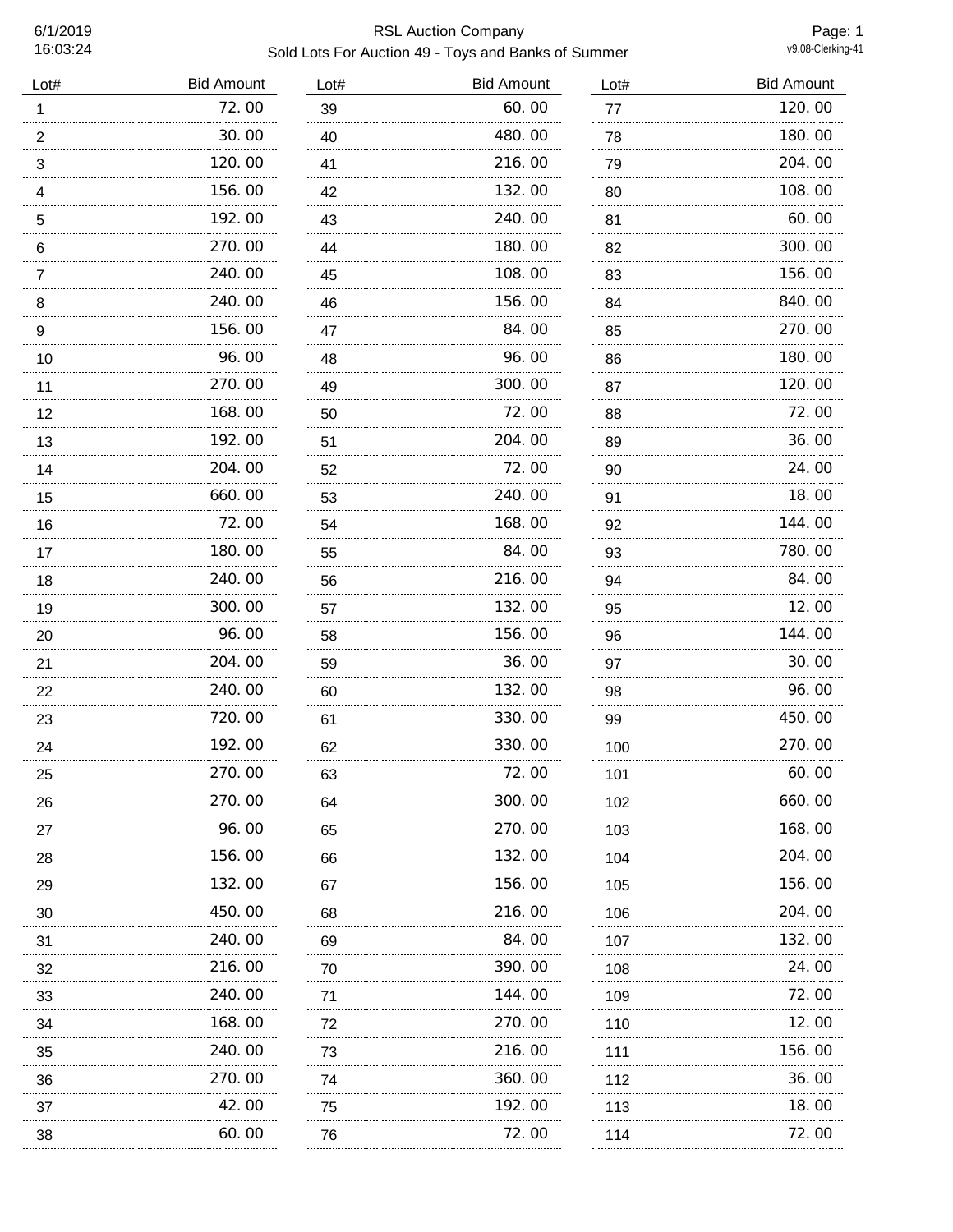# 6/1/2019 RSL Auction Company Sold Lots For Auction 49 - Toys and Banks of Summer

Page: 2<br>v9.08-Clerking-41

| Lot# | <b>Bid Amount</b> | Lot#     | <b>Bid Amount</b> | Lot#     | <b>Bid Amount</b> |
|------|-------------------|----------|-------------------|----------|-------------------|
| 115  | 192.00            | 154      | 168.00            | 194      | 1,020.00          |
| 116  | 96.00             | 155      | 510.00            | 195      | 780.00            |
| 117  | 120.00            | 156      | 192.00            | 196      | 360.00            |
| 118  | 72.00             | 157      | 510.00            | 197      | 1, 140.00         |
| 119  | 132.00            | 158      | 204.00            | 198      | 1, 920.00         |
| 120  | 36.00             | 159      | 1,440.00          | 199      | 270.00            |
| 121  | 540.00            | 160      | 1,320.00          | 200      | 390.00            |
| 122  | 96.00<br>.        | 161      | 1,560.00<br>.     | 201      | 24.00             |
| 123  | 108.00            | 162      | 510.00            | 202      | 96.00             |
| 124  | 84.00             | 163      | 510.00            | 203      | 360.00            |
| 125  | 240.00            | 164      | 660.00            | 204      | 360.00            |
| 126  | 192.00            | 165      | 390.00            | 205      | 660.00            |
| 127  | 120.00            | 166      | 330.00            | 206      | 180.00            |
| 128  | 330.00            | 167      | 780.00            | 207      | 204.00            |
| 129  | 900.00            | 168      | 1,320.00          | 208      | 120.00            |
| 130  | 570.00            | 169      | 1,020.00          | 209      | 420.00            |
| 131  | 144.00            | 170      | 1, 140.00         | 210      | 600.00            |
| 132  | 240.00            | 171      | 480.00            | 211      | 84.00             |
| 133  | 216.00            | 172      | 228.00            | 212      | 96.00             |
| 134  | 204.00            | 173      | 540.00            | 213      | 72.00             |
| 135  | 132.00            | 174      | 330.00            | 214      | 510.00            |
| 136  | 480.00            | 175<br>. | 720.00            | 215<br>. | 390.00            |
| 137  | 420.00            | 176      | 720.00            | 216      | 1,080.00          |
| 138  | 168.00            | 177<br>. | 660.00            | 217      | 360.00            |
| 139  | 168.00            | 178      | 600.00            | 218      | 570.00            |
| 140  | 840. 00           | 179      | 300.00            | 219      | 240.00            |
| 141  | 390.00            | 181      | 216.00            | 220<br>. | 2, 520.00         |
| 142  | 450.00            | 183      | 192.00            | 221      | 270.00            |
| 143  | 480.00            | 184      | 840.00            | 222      | 900.00            |
| 145  | 270.00            | 185      | 216.00            | 223      | 120.00            |
| 146  | 270.00            | 186      | 1, 140. 00        | 224      | 2, 520.00         |
| 147  | 1,080.00          | 187      | 204.00            | 225      | 3, 360. 00        |
| 148  | 360.00            | 188      | 600.00            | 226      | 1, 920.00         |
| 149  | 330.00            | 189      | 168.00            | 227      | 9,000.00          |
| 150  | 540.00            | 190      | 144. 00           | 228      | 3, 900. 00        |
| 151  | 480.00            | 191      | 180.00            | 231      | 1, 020. 00        |
| 152  | <br>330.00        | 192      | 228.00            | 232      | 600.00            |
| 153  | 216.00            | 193      | 168.00            | 233      | 960.00            |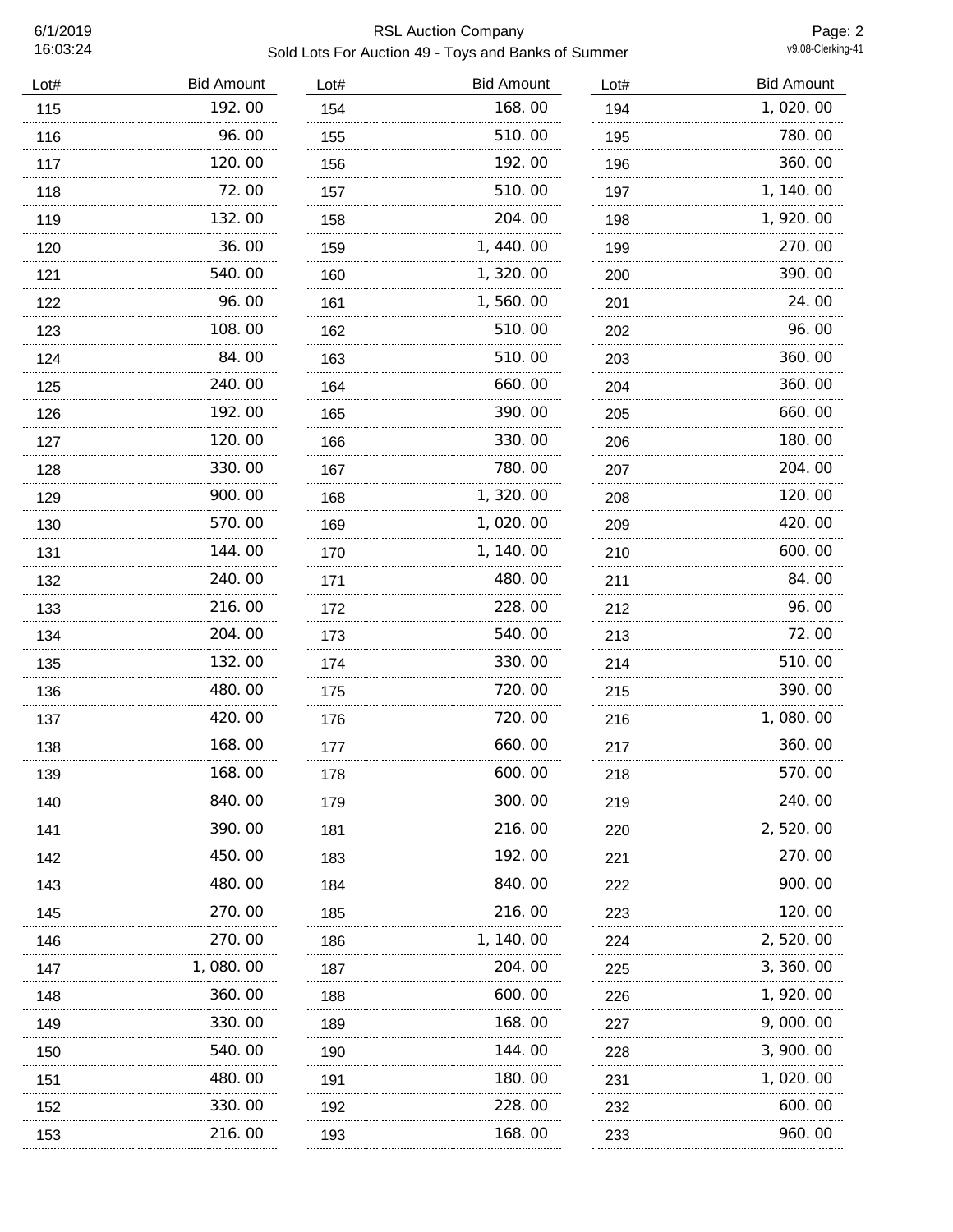# 6/1/2019 RSL Auction Company Sold Lots For Auction 49 - Toys and Banks of Summer

Page: 3<br>v9.08-Clerking-41

| Lot# | <b>Bid Amount</b> | Lot# | <b>Bid Amount</b> | Lot# | <b>Bid Amount</b> |
|------|-------------------|------|-------------------|------|-------------------|
| 234  | 10,800.00         | 276  | 156.00            | 317  | 108.00            |
| 235  | 8, 100.00         | 277  | 24.00             | 318  | 156.00            |
| 236  | 510.00            | 278  | 36. 00            | 319  | 360.00            |
| 237  | 1, 320.00         | 280  | 330.00            | 320  | 4,500.00          |
| 238  | 360.00            | 281  | 1, 440.00         | 321  | 240.00            |
| 239  | 2,520.00          | 282  | 7,800.00          | 322  | 180.00            |
| 240  | 840.00            | 283  | 1,080.00          | 323  | 450.00            |
| 242  | 3, 240.00         | 284  | 210.00            | 324  | 420.00            |
| 244  | 3, 960.00         | 285  | 144.00            | 325  | 240.00            |
| 245  | 2,520.00          | 286  | 660.00            | 326  | 660.00            |
| 247  | 2,760.00          | 287  | 1,800.00          | 327  | 720.00            |
| 248  | 2, 400.00         | 288  | 2, 760.00         | 328  | 330.00            |
| 249  | 7,800.00          | 289  | 1, 440.00         | 329  | 3,600.00          |
| 251  | 180.00            | 290  | 900.00            | 330  | 300.00            |
| 252  | 2,520.00          | 291  | 1, 200.00         | 331  | 390.00            |
| 253  | 900.00            | 292  | 780.00            | 332  | 96.00             |
| 254  | 360.00            | 293  | 1, 440.00         | 333  | 330.00            |
| 255  | 840.00            | 295  | 1,560.00          | 334  | 132.00            |
| 256  | 360.00            | 297  | 204.00            | 335  | 96.00             |
| 257  | 240.00<br>.       | 298  | 120.00            | 336  | 330.00            |
| 258  | 300. 00           | 299  | 150.00            | 337  | 240.00            |
| 259  | 300.00            | 300  | 270.00            | 338  | 180.00            |
| 260  | 480.00            | 301  | 600.00            | 339  | 330.00            |
| 261  | 300.00            | 302  | 330.00            | 340  | 180.00            |
| 262  | 192.00            | 303  | 270.00            | 341  | 228.00            |
| 263  | 144.00            | 304  | 300.00            | 342  | 120.00            |
| 264  | 480.00            | 305  | 108.00            | 343  | 204.00            |
| 265  | 480.00            | 306  | 192.00            | 344  | 150.00            |
| 266  | 330.00            | 307  | 9,600.00          | 345  | 96.00             |
| 267  | 900.00            | 308  | 3, 360.00         | 346  | 540.00            |
| 268  | 2, 640. 00        | 309  | 192.00            | 347  | 360.00            |
| 269  | 180.00            | 310  | 1,080.00          | 348  | 540.00            |
| 270  | 1, 320. 00        | 311  | 660.00            | 349  | 168.00            |
| 271  | 300.00            | 312  | 2, 400.00         | 350  | 180.00            |
| 272  | 510.00            | 313  | 300.00            | 351  | 270.00            |
| 273  | 480.00            | 314  | 840.00            | 352  | 540.00            |
| 274  | 1,680.00          | 315  | 2, 280.00         | 353  | 450.00            |
| 275  | 132.00            | 316  | 660.00            | 354  | 228.00            |
|      |                   |      |                   |      |                   |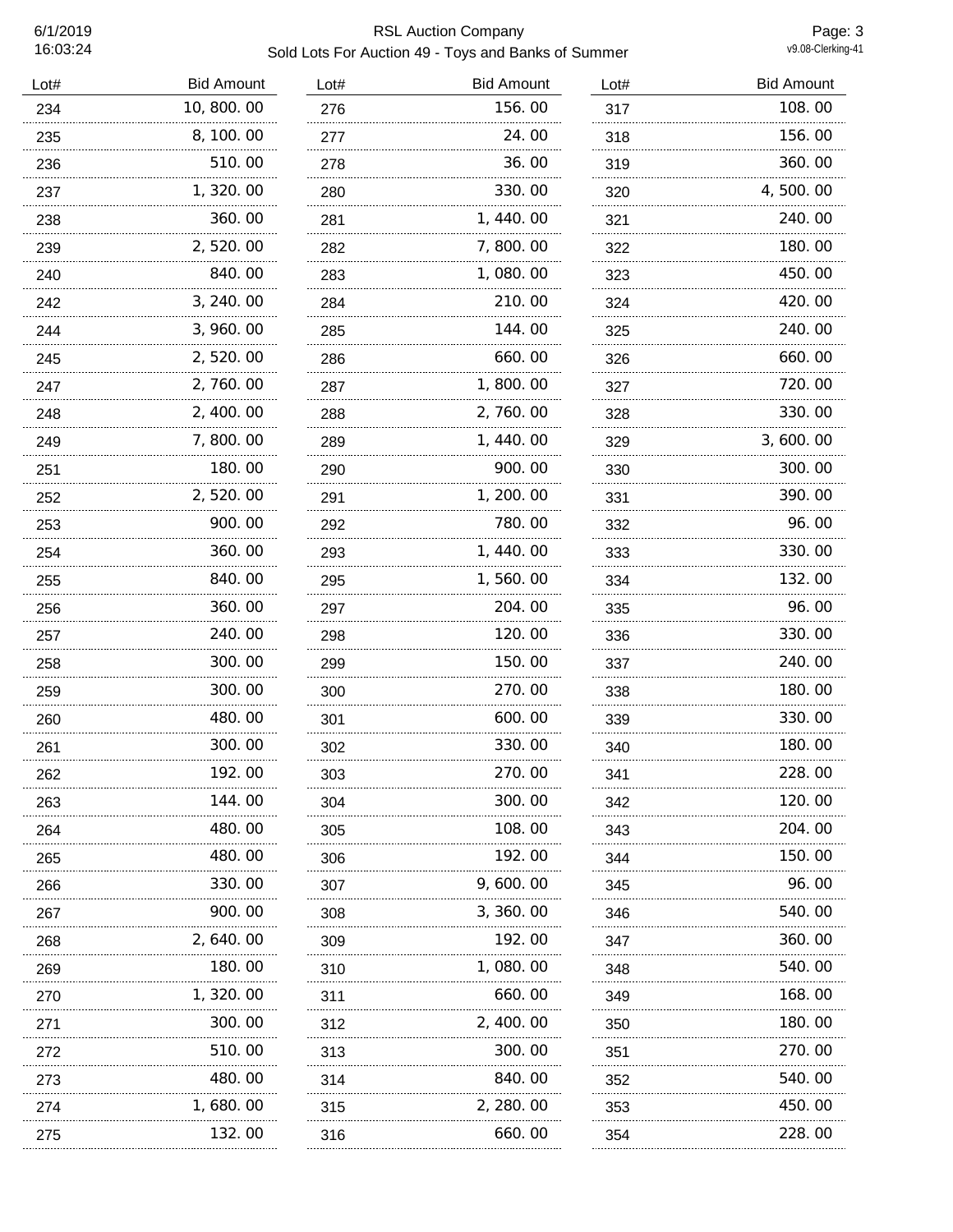# 6/1/2019 RSL Auction Company Sold Lots For Auction 49 - Toys and Banks of Summer

Page: 4<br>v9.08-Clerking-41

| Lot# | <b>Bid Amount</b> | Lot# | <b>Bid Amount</b> | Lot#     | <b>Bid Amount</b> |
|------|-------------------|------|-------------------|----------|-------------------|
| 355  | 204.00            | 395  | 156.00            | 435      | 120.00            |
| 356  | 570.00            | 396  | 204.00            | 436      | 42.00             |
| 357  | 72.00             | 397  | 120.00            | 437      | 72.00             |
| 358  | 120.00            | 398  | 1,080.00          | 438      | 60.00             |
| 359  | 60.00             | 399  | 72.00             | 439      | 120.00            |
| 360  | 60.00             | 400  | 270.00            | 440      | 156.00            |
| 361  | 168.00            | 401  | 108.00            | 441      | 144.00            |
| 362  | 300.00            | 402  | 84.00             | 442      | 390.00            |
| 363  | 270.00            | 403  | 2, 280.00         | 443      | 360.00            |
| 364  | 192.00            | 404  | 960.00            | 444      | 450.00            |
| 365  | 180.00            | 405  | 156.00            | 445      | 780.00            |
| 366  | 480.00            | 406  | 1,080.00          | 446      | 1,080.00          |
| 367  | 120.00<br>.       | 407  | 2,640.00          | 447      | 390.00            |
| 368  | 144.00<br>.       | 408  | 450.00            | 448      | 570.00            |
| 369  | 120.00            | 409  | 510.00            | 450      | 168.00            |
| 370  | 210.00            | 410  | 36.00             | 451      | 330.00            |
| 371  | 204.00            | 411  | 12.00             | 452      | 660.00            |
| 372  | 360.00            | 412  | 6, 300.00         | 453      | 480.00            |
| 373  | 84.00             | 413  | 2,040.00          | 454      | 144.00            |
| 374  | 120.00            | 414  | 1,680.00          | 455      | 510.00            |
| 375  | 300.00            | 415  | 3, 240.00         | 456      | 168.00            |
| 376  | 96.00             | 416  | 1,560.00          | 457      | 240.00            |
| 377  | 60.00             | 417  | 1,440.00          | 458      | 510.00            |
| 378  | 132.00            | 419  | 1,920.00          | 459      | 900.00            |
| 379  | 12.00             | 420  | 1, 200. 00        | 460      | 420.00            |
| 380  | 18.00             | 421  | 1, 020. 00        | 461      | 330.00            |
| 381  | 60.00             | 422  | 2, 280.00         | 462      | 1, 320. 00        |
| 382  | 420.00            | 423  | 60.00             | 463      | 1, 020. 00        |
| 383  | .<br>270.00       | 424  | 228.00            | 464      | 1, 560. 00        |
| 384  | 570.00            | 425  | 72.00             | 465      | 540.00            |
| 385  | 840.00            | 426  | 720.00            | 466      | 390.00            |
| 386  | 1,080.00          | 427  | 660.00            | 467      | 330.00            |
| 387  | 660.00            | 428  | 480.00            | 468      | 540.00            |
| 388  | 240.00            | 429  | 1,080.00          | 469      | 192.00            |
| 389  | 1, 320. 00        | 431  | 360.00            | 470      | 960.00            |
| 392  | 60.00             | 432  | 72.00             | 471      | 2, 400. 00        |
| 393  | 720.00            | 433  | 132.00            | 472      | 1,080.00          |
| 394  | 660.00            | 434  | 120.00            | .<br>473 | 120.00            |